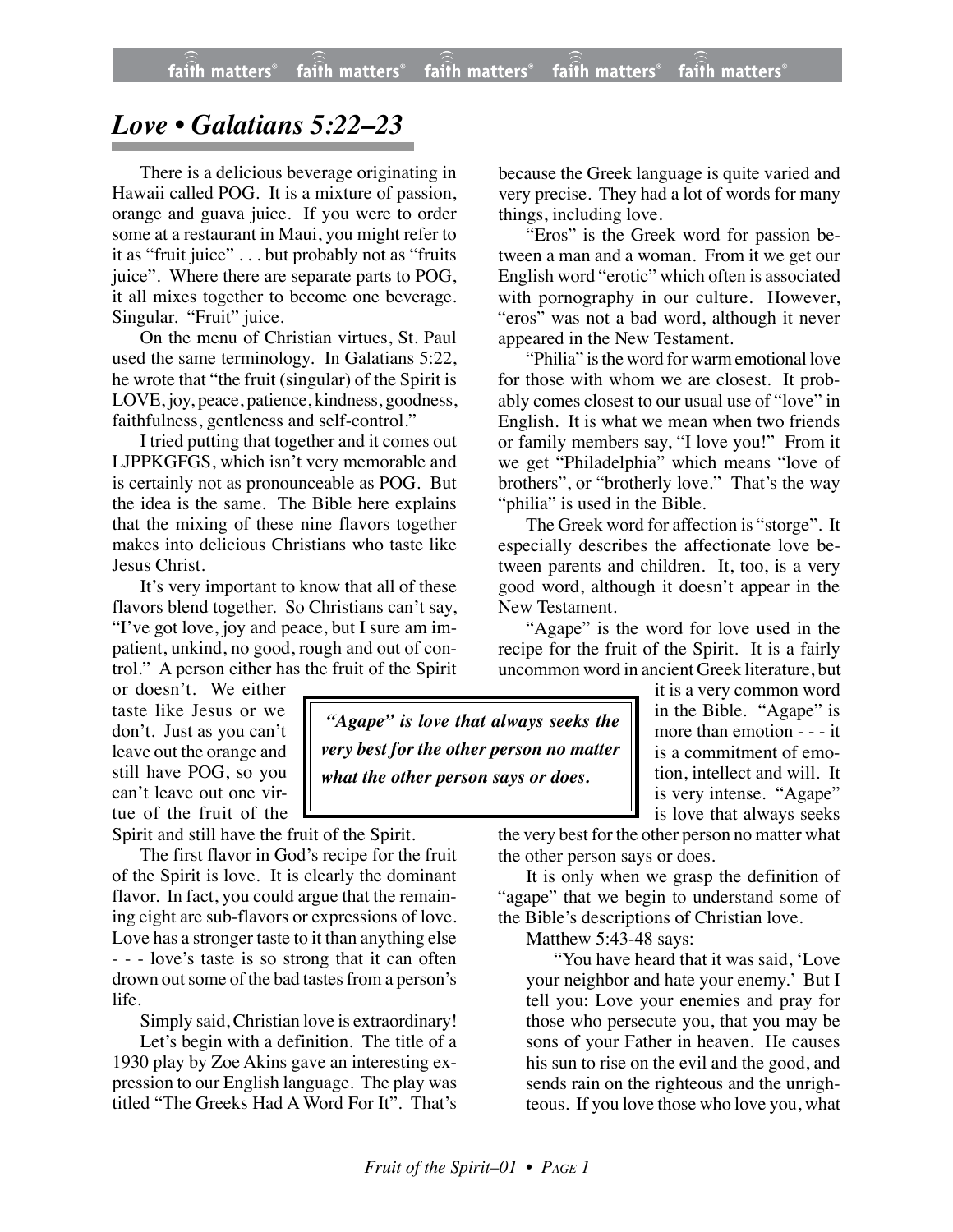reward will you get? Are not even the tax collectors doing that? And if you greet only your brothers, what are you doing more than others? Do not even pagans do that? Be perfect, therefore, as your heavenly Father is perfect.

How do you love your enemies? If love means passion, feelings and affection, then it's a pretty tough assignment. But this love that God expects from us toward our enemies is love like God's love. God does what is good for people - - - even to the point of sending rain and sunshine on both the good guys and the bad guys.

In Romans 13:9-10 we are told:

The commandments, "Do not commit adultery," "Do not murder," "Do not steal," "Do not covet," and whatever other commandment there may be, are summed up in this one rule: "Love your neighbor as yourself." Love does no harm to its neighbor. Therefore love is the fulfillment of the law.

Some people think that God is a puritan prude because he commands sexual fidelity. They think that his rules are heavy because he forbids stealing or coveting of what belongs to someone else. That is not the point. It is very unloving to commit adultery with someone else's spouse or steal someone else's possessions or even covet what belongs to another person. These are selfish things to do. They are not in the best interest of an enemy or a friend. Christian love always does what is for another person's good. Just like God!

I Corinthians 13 is probably the most magnificent description of love ever written. These words are familiar to many, although they are often thought to describe "philia" love when they really describe "agape" love. One way to better understand the meaning is to think of someone as you read the words - - - but don't think of a dear friend, family member or lover. Try to think of an enemy.

If I speak in the tongues of men and of angles, but have not love, I am only a resounding gong or a clanging cymbal. If I have the gift of prophecy and can fathom all mysteries and all knowledge, and if I have a faith that can move mountains, but have not

love, I am nothing. If I have all I possess to the poor and surrender my body to the flames, but have not love, I gain nothing.

Love is patient, love is kind. It does not envy, it does not boast, it is not proud. It is not rude, it is not self-seeking, it is not easily angered, it keeps no record of wrongs. Love does not delight in evil but rejoices with the truth. It always protects, always trusts, always hopes, always perseveres.

 Definitions and descriptions tend to satisfy the mind, but demonstrations touch the heart. It is one thing to talk about love, but quite another to demonstrate it. The perfect demonstration of "agape" love is Jesus. He said in John 15:13, "Greater love has no one than this, that he lay down his life for his friends." That, indeed, is the ultimate demonstration! And Jesus did it. He acted in the best interest of sinners by choosing to die in order that sinners could be saved.

On Palm Sunday Jesus rode a donkey into Jerusalem. The crowds waved and shouted and called him "King". But he had not come to be crowned like a king. He came to be crucified like a criminal.

What happened to Jesus the following week is beyond human description. He suffered the humiliation of crowds switching their shouts from "Hosana" to "Crucify him!" He suffered the degradation of being the perfect, righteous Judge who was judged by imperfect, unrighteous sinners and condemned. He who is the all-powerful God allowed human soldiers to strip him naked, beat him raw, pluck his beard, spit in his face and make him the butt of crude jokes. They cruelly nailed him to crossed timbers and watched as he suffered and died in excruciating agony.

I do not want to be melodramatic when I remind us that he suffered all of this for us. He died to take the penalty for our sins. Because sins are really against God and Jesus is God, we sinners are God's enemies. He suffered and died for us while we were still his enemies. That is love! Totally apart from our behavior, Jesus acted in our best interest and for our ultimate good. He loved us enough to lay down his life for us whether we wanted him to or not.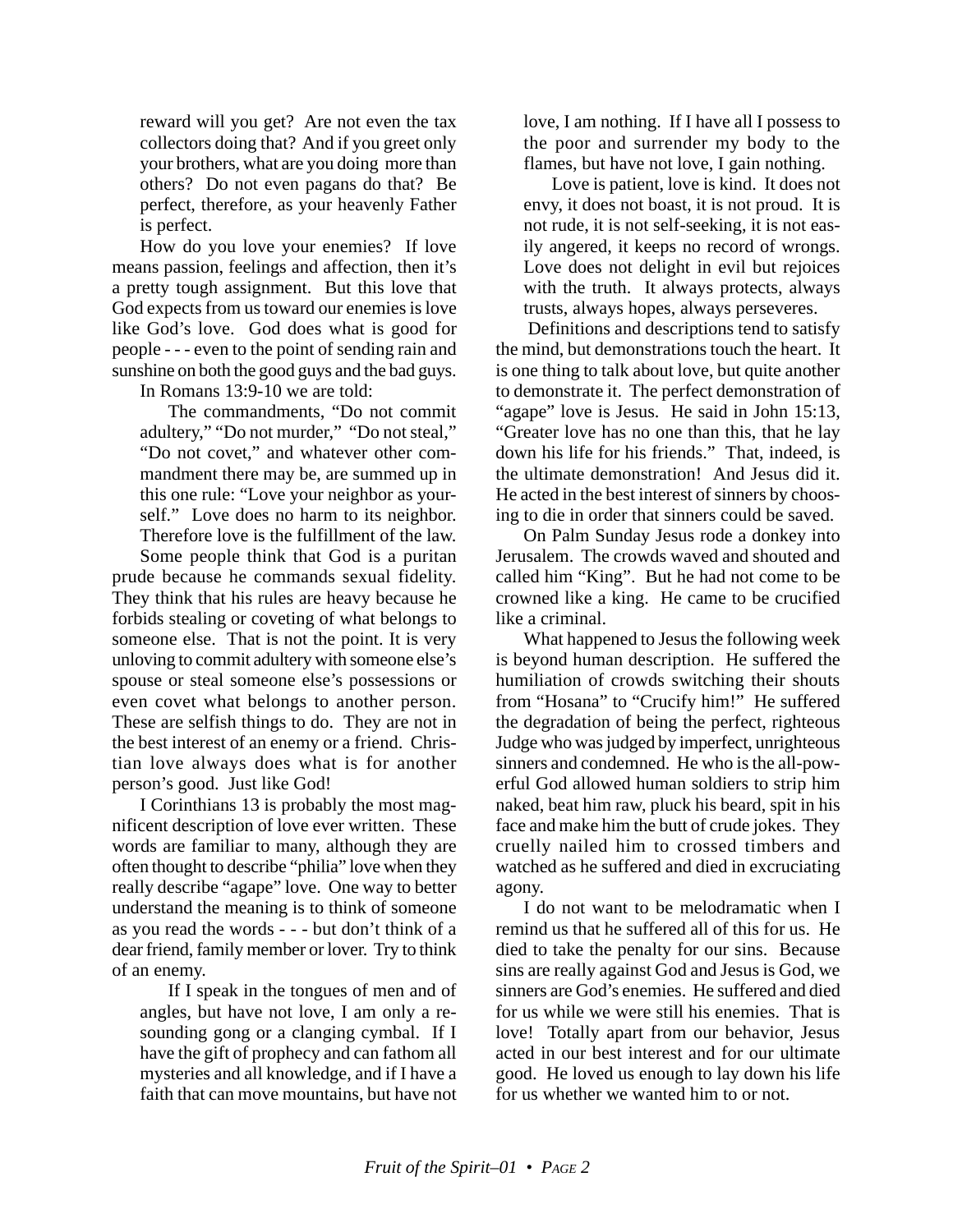Jesus demonstrated love for us. Christ's love – Christian love – is EXTRAORDINARY!

Yet, just because something is extraordinary does not mean it is experienced. There are extraordinary medical cures many people die without experiencing. There are extraordinary sights to see in our world that many never visit. And, frankly, the only way to really understand Christian love is to experience it for ourselves.

To genuinely experience Christian love, we always must begin with God. We will never experience love if we begin with ourselves and our needs.

Meet God on the pages of the Bible. Read his autobiography. Soak up his words of selfdescription. It is like reading the letters, studying the portrait, looking into the face of your lover – until every feature is fully and permanently memorized.

Talk to God. Speak to him quietly, privately. Tell him you would like to know him. Ask him to show himself to you as he really is.

You will discover that he is astonishing, beautiful beyond description, intelligent beyond comprehension, powerful beyond comparison, perfect beyond our reach. His expectations are high – his standards are unattainable by human

effort. Yet this great God loves us. Whatever you have previously thought or imagined, know this – God is not some ruthless celestial tyrant. He cares deeply. He gives infinitely more than he gets.

God loves us. God loves you and me. "God is love!"

If we are ever to love as God loves, we must first be changed on the inside to be like God. That is what becoming a Christian is all about.

Some years ago I had a job installing home furnaces. Occasionally I was assigned to switch from fuel oil to natural gas. There is a type of furnace called a "gun furnace" where the basic burner can be removed and switched. So, I would take the furnace apart, remove the oil gun and install a gas gun. Without the change, there is no way a furnace could ever operate on an alternate fuel.

There is no way for any of us to operate in love or any other flavor of the fruit of the Spirit until first we are changed inside. Call it a heart transplant or an exchange of the gun that fires our souls. Until our old spiritual innards are removed and replaced with the heart of God and the gun of the Holy Spirit, there is no way we can or will operate on the fuel of God.

Or, if you are not into analogies, let me say it straight out: until a person is changed on the inside to become like God, there is no way we will ever love like God on the outside. A person must first be a Christian in order to taste like Jesus Christ.

Some of us claim we are Christians but our flavor sure doesn't show it. Seldom, if ever, do we love like Jesus. The problem may be sin that clogs the flow of Christian love. The solution is to get the sin cleaned out of our lives. It should be a regular happening. It's like cleaning the filter on your home furnace. If you want clean air, you have to keep the filter clean.

The Bible tells us how to do that. I John 1:9 says we should confess our sins to God and he will clean them all away. I try to make this a daily habit. At least once each day I pray and admit my sins to God and ask him to forgive

*If we are to look and act and love like Jesus, we must submit the management of our lives to the Holy Spirit.*

me. I also ask him for help to not repeat those sins. Frankly, it's embarrassing – but absolutely essential. God is so kind and forgiving. He forgives

every time. And the channels of his love flowing through are completely unclogged.

When a person becomes a Christian, God the Spirit moves in. This is no analogy or clever myth. It is a reality. God himself comes and lives inside of every Christian. He becomes the resident manager of our lives. Having a resident manager is great. He tells us what to do. He is loaded with good ideas. He tells us when we are wrong. He is our constant advisor and comforter and friend. He is God living inside of us! But, we must do what he says. If we are to look and act and love like Jesus, we must submit the management of our lives to the Holy